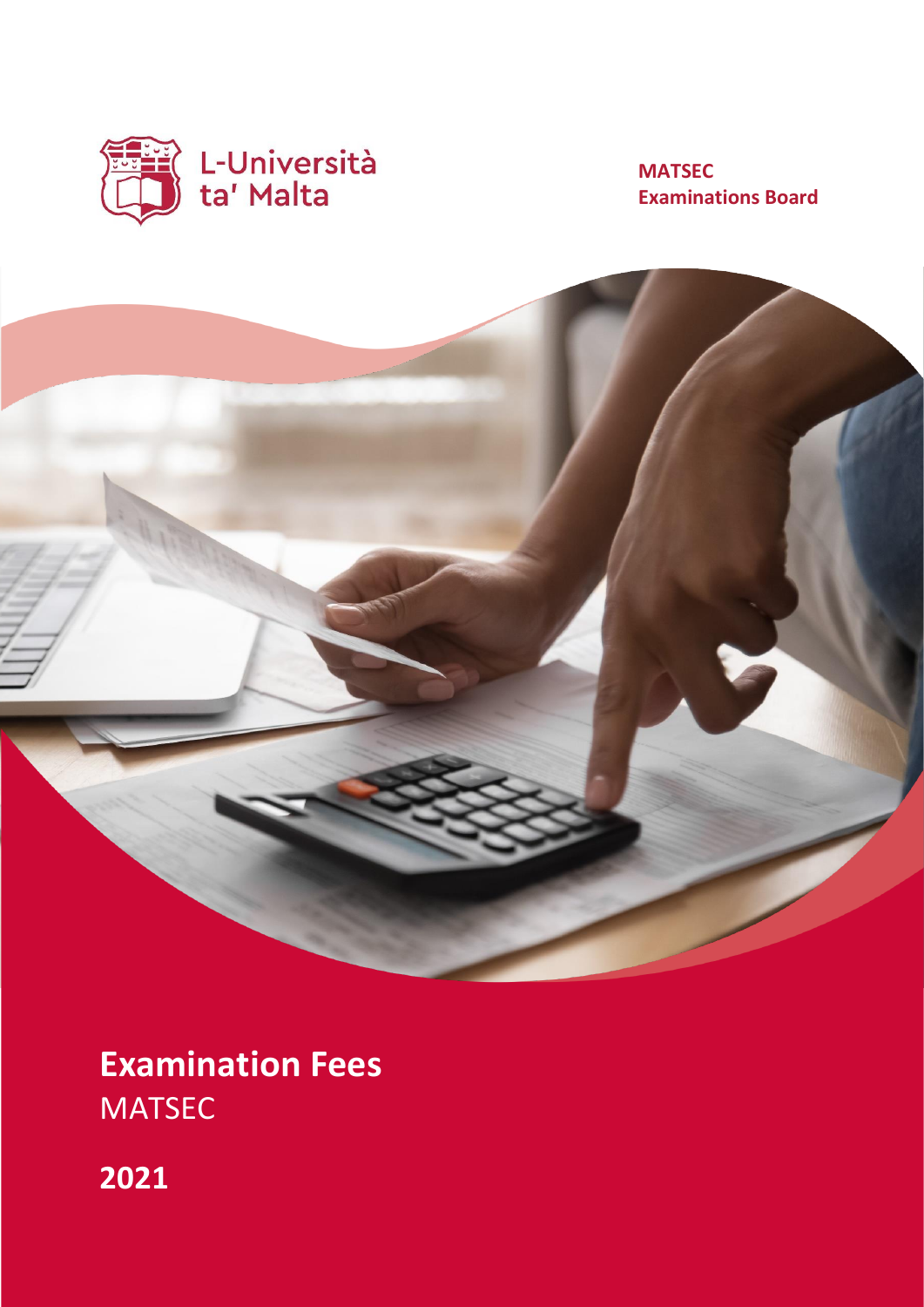## **Applicability**

The fees shall apply from the 2022 Examination Sessions onwards. The 2022 Examination Sessions start in October 2021 (registration).

## **List of Abbreviations**

- AM: Advanced Matriculation
- IM: Intermediate Matriculation
- SEC: Secondary Education Certificate
- SEAC: Secondary Education Applied Certificate
- MATSEC: Matriculation and Secondary Education Certificate Examinations Board or its Support Unit

## **Late Registration Fee**

A late registration fee will be applied for each subject registration of a new or existing candidate received during the period set by MATSEC for late registrations.

#### **Very Late Registration Fee**

A very late registration fee will be applied for each subject registration of a new or existing candidate received after the late registration period and till the date set by MATSEC. The very late registration period closes unannounced and is available only for specific subjects as communicated by MATSEC.

#### **Change in SEC Paper Option**

SEC candidates may apply to change their paper option (from IIB to IIA or vice versa).

## **Request to sit for MATSEC examinations in a foreign country**

MATSEC will consider applications from candidates who wish to sit for MATSEC examinations abroad for justifiable reasons. Such candidates are required to make a request in writing to MATSEC on the appropriate form which can be downloaded from the MATSEC website.

## **Refund of Examination Fees**

Examination fees are not refundable.

## **Change in registration details**

Changes in candidates' registration details, such as ones related to their name, surname, contact details, etc., may be carried out following the late registration period at a charge. Other alterations to the application form may only be made by the candidates subject to the same conditions and additional fees applicable for late or very late registrations.